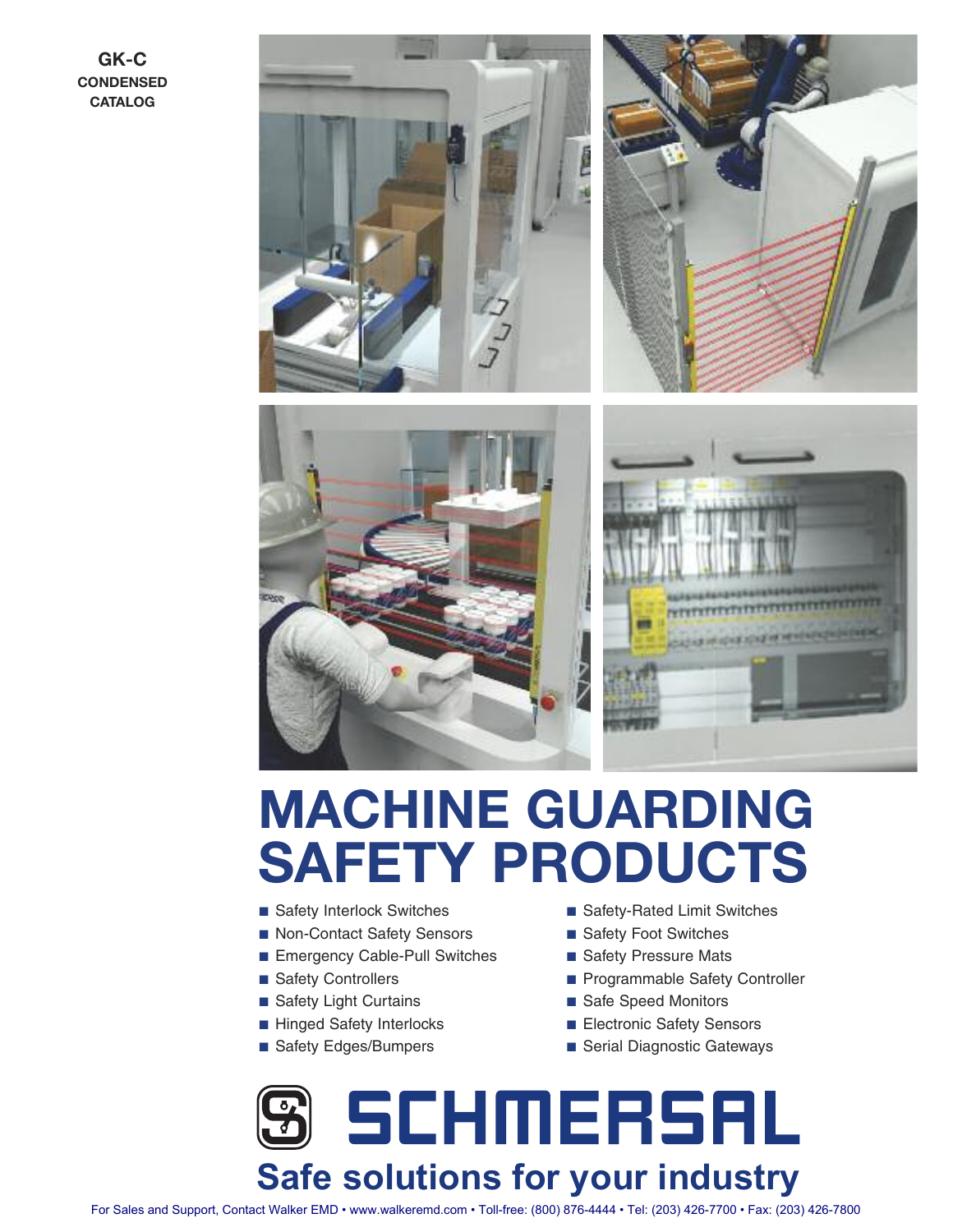# **MACHINE SAFEGUARDING SOLUTIONS FOR YOUR INDUSTRY**

**<sup>3</sup> <sup>5</sup>**

**8**

**13**

#### Page

**12**

**9**

| (1) Safety Switches with Separate Actuator 4 |
|----------------------------------------------|
| 2 Safety Switches with Solenoid-Latching4    |
|                                              |
|                                              |
| (5) Emergency Cable-Pull Switches 6          |
|                                              |
| (7) Pulse-echo based Non-contact             |
|                                              |

For Sales and Support, Contact Walker EMD • www.walkeremd.com • Toll-free: (800) 876-4444 • Tel: (203) 426-7700 • Fax: (203) 426-7800

**3**

**13**

**7**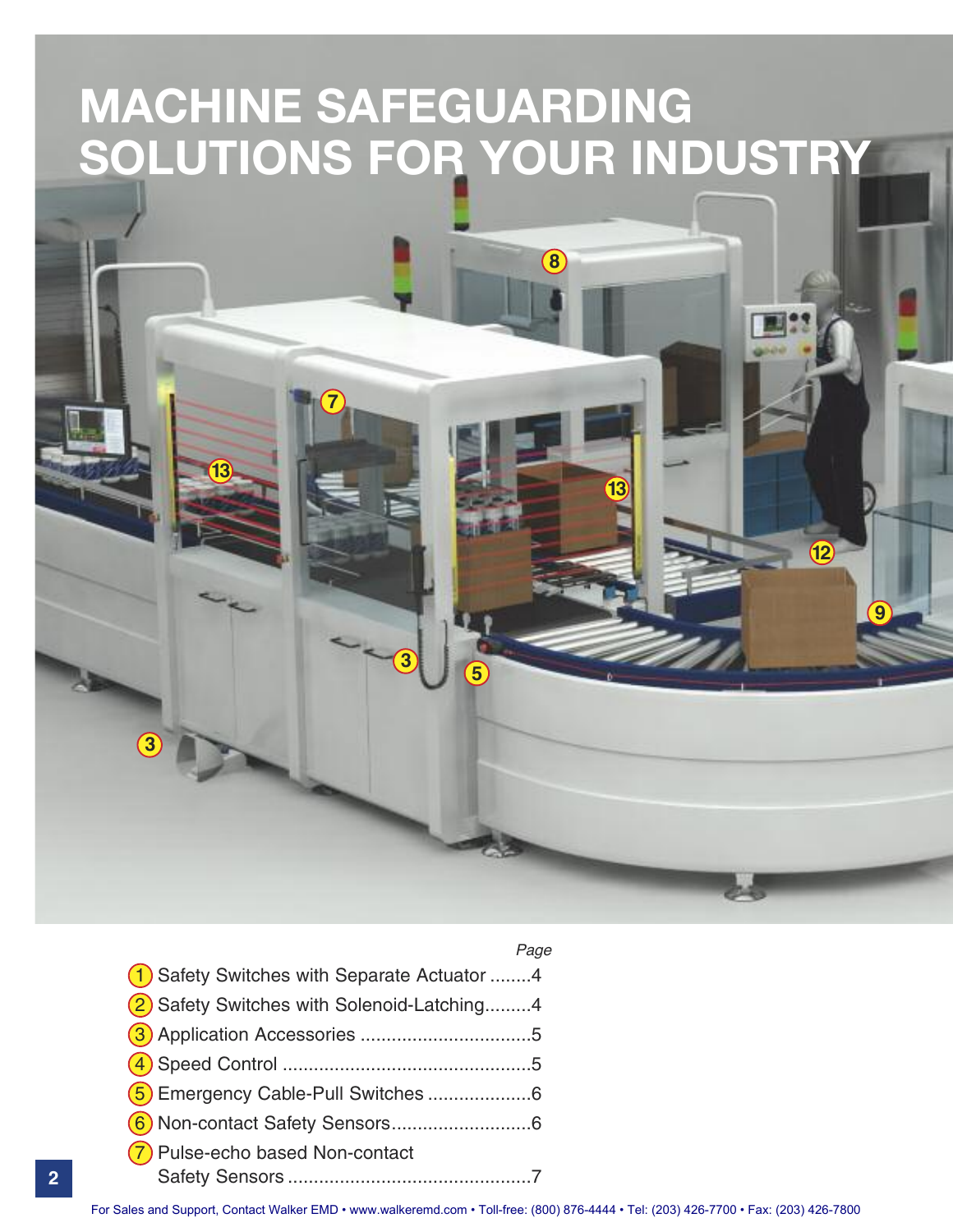

#### Page

| 8 Hinged Safety Interlock Switches 7 |  |
|--------------------------------------|--|
| 9 Safety Rated Limit Switches8       |  |
|                                      |  |
| (11) Fail-to-Safe Safety Edges 9     |  |
|                                      |  |
| 13 Safety Light Curtains & Beams10   |  |
|                                      |  |
|                                      |  |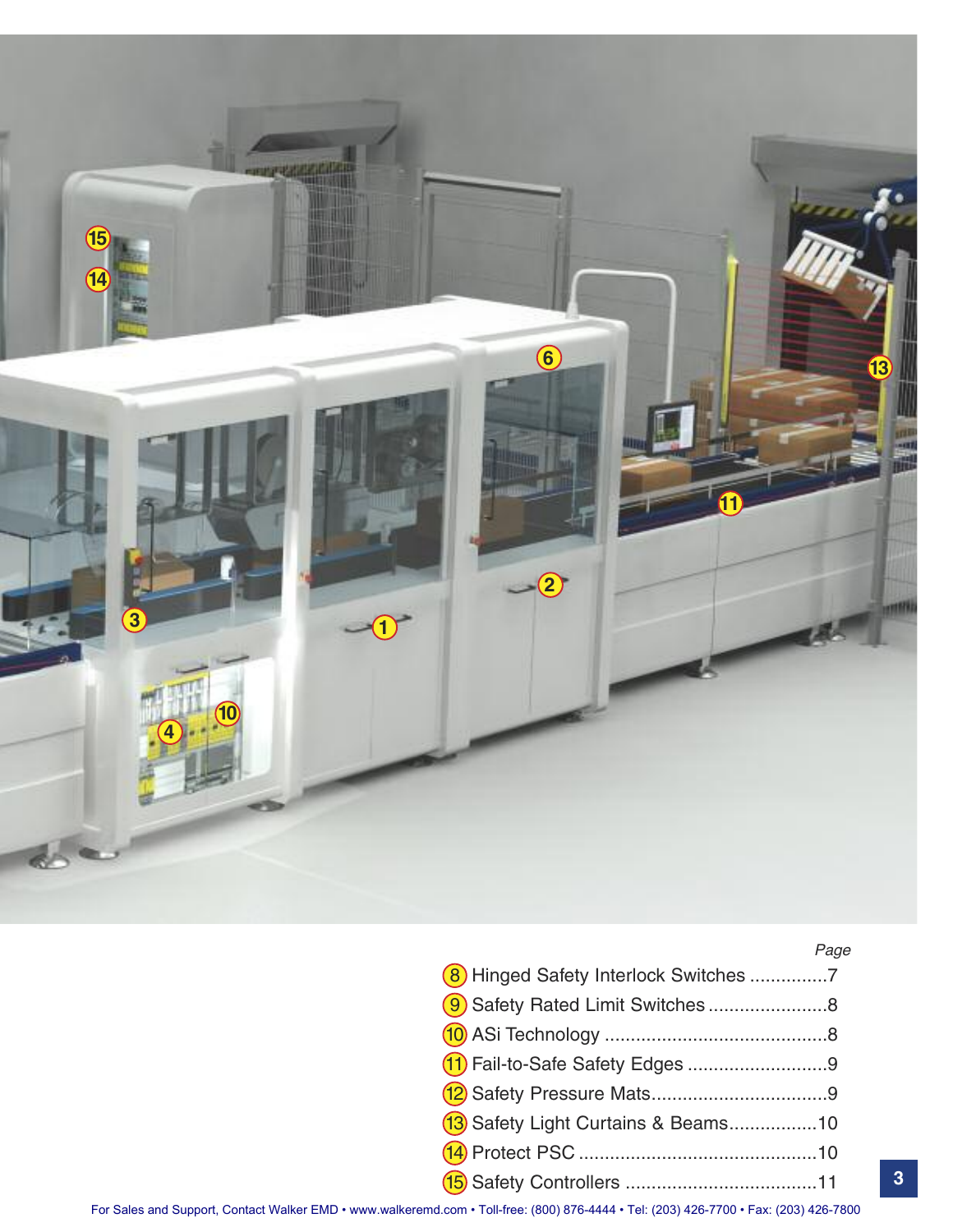# **KEYED INTERLOCK SWITCHES 1**



**AZ 15/16 AZ 17**



**AZ 3350 TZG**











| <b>SELECTION GUIDE</b>                  |                                             |                                      |                                                    |  |  |
|-----------------------------------------|---------------------------------------------|--------------------------------------|----------------------------------------------------|--|--|
| <b>Switch</b><br><b>Series</b>          | <b>Housing</b><br><b>Material</b>           | <b>Envelope</b><br><b>Dimensions</b> | <b>Contact</b><br><b>Configurations</b>            |  |  |
| AZ17<br>AZ17zi                          | Glass-fiber,<br>reinforced<br>thermoplastic | $1.25" \times 1.25" \times 2.5"$     | 1 NO & 1 NC<br>2 NC                                |  |  |
| AZ15/16<br>AZ16zi                       | Glass-fiber,<br>reinforced<br>thermoplastic | $1.25" \times 2" \times 3"$          | 1 NC<br>1 NO & 1 NC<br>2 NC<br>1 NO & 2 NC<br>3 NC |  |  |
| T <sub>7G</sub>                         | Glass-fiber,<br>reinforced<br>thermoplastic | $1.75" \times 2" \times 3.75"$       | 1 NO & 1 NC<br>2 NC                                |  |  |
| <b>SDG</b>                              | Die-cast<br>aluminum                        | $1.75" \times 2" \times 6"$          | 1 NO & 2 NC<br>2 NO & 1 NC<br>3 NC                 |  |  |
| AZ3350                                  | Die-cast<br>aluminum                        | $1.5" \times 1.75" \times 4.5"$      | 1 NO & 2 NC<br>3 NC                                |  |  |
| <b>SHGV</b><br>(Key Transfer<br>System) | Die-cast<br>aluminum                        | $1.75" \times 1.75" \times 4"$       | 1 NO & 1 NC                                        |  |  |
| AZ415                                   | Die-cast<br>aluminum                        | $1.75" \times 3.5" \times 4"$        | 2 NO & 2 NC                                        |  |  |

**KEYED INTERLOCK SWITCHES WITH 2 SOLENOID LATCHING**





**AZM 415 AZM 170**

| <b>SELECTION GUIDE</b>         |                                             |                                      |                                         |  |  |
|--------------------------------|---------------------------------------------|--------------------------------------|-----------------------------------------|--|--|
| <b>Switch</b><br><b>Series</b> | <b>Housing</b><br><b>Material</b>           | <b>Envelope</b><br><b>Dimensions</b> | <b>Contact</b><br><b>Configurations</b> |  |  |
| AZM170                         | Glass-fiber,<br>reinforced<br>thermoplastic | $1.25" \times 2.5" \times 5"$        | 1 NO & 1 NC<br>$2NC^*$                  |  |  |
| AZM161                         | Glass-fiber,<br>reinforced<br>thermoplastic | $1.25" \times 3.5" \times 5.125"$    | 2 NO & 4 NC                             |  |  |
| TZF/TZM                        | Glass-fiber,<br>reinforced<br>thermoplastic | $1.5" \times 4" \times 5"$           | 2 NO & 1 NC*                            |  |  |
| TKF/TKM                        | Die-cast<br>aluminum                        | $2.5" \times 3.5" \times 8"$         | 2 NO & 2 NC                             |  |  |
| TZKF/<br><b>TZKM</b>           | Glass-fiber,<br>reinforced<br>thermoplastic | $1.75" \times 2" \times 7"$          | 1 NO & 2 NC*                            |  |  |
| AZM415                         | Die-cast<br>aluminum                        | $2" \times 5" \times 5.5"$           | 2 NO & 2 NC<br>3 NO & 3 NC              |  |  |

\*Other contact versions available. Please consult factory for additional information.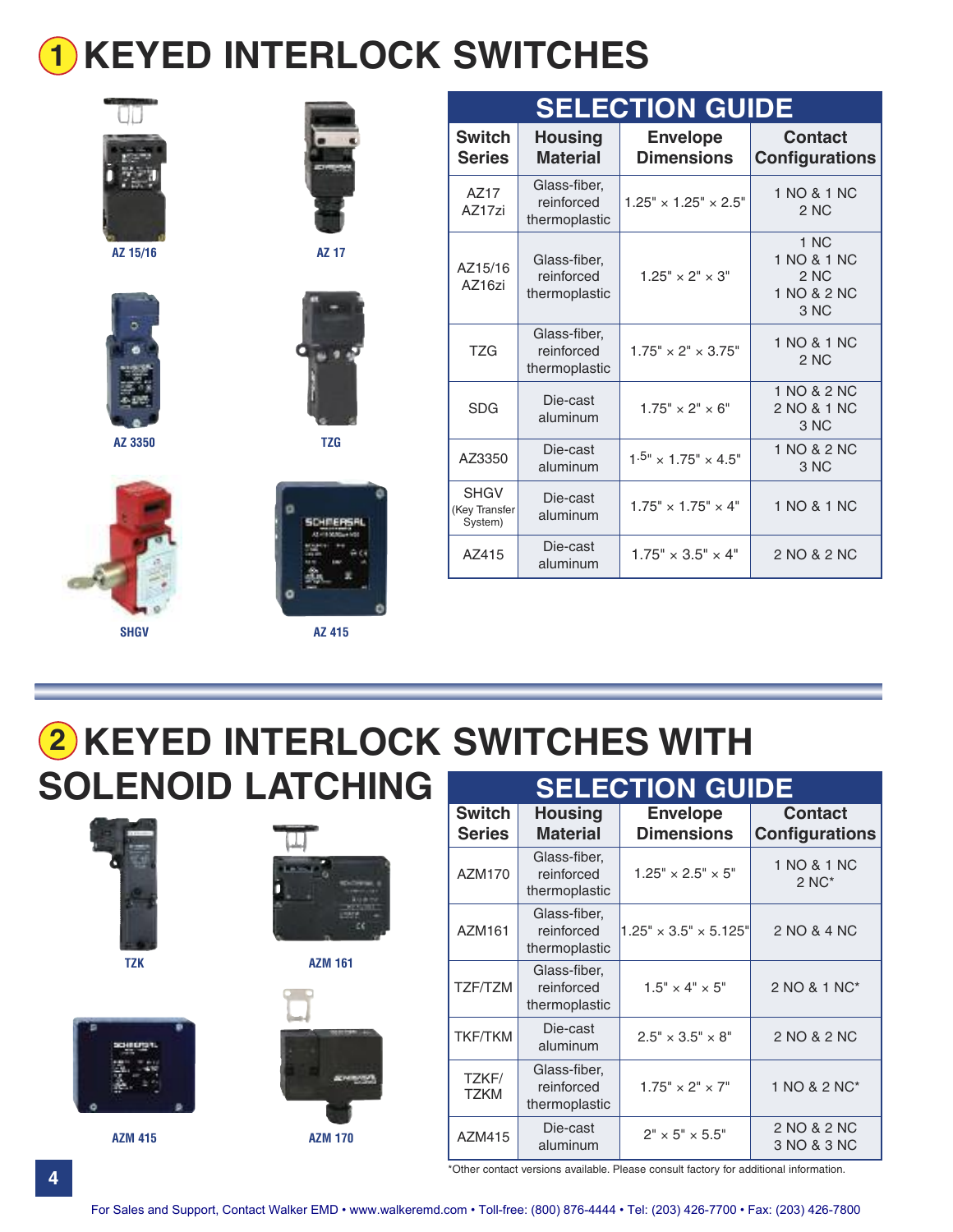# **APPLICATION ACCESSORIES 3**

|                         |                                                                                                                                                    | <b>SELECTION GUIDE</b>                                                                                                                                                                                      |
|-------------------------|----------------------------------------------------------------------------------------------------------------------------------------------------|-------------------------------------------------------------------------------------------------------------------------------------------------------------------------------------------------------------|
|                         |                                                                                                                                                    | <b>STS Safety Handle Assembly with</b><br><b>Emergency Release Option</b>                                                                                                                                   |
|                         |                                                                                                                                                    | For AZ16, AZ3350, AZ415, AZM161 & AZM415 Interlock Switches                                                                                                                                                 |
|                         |                                                                                                                                                    | <b>B25 Safety Door Handle</b>                                                                                                                                                                               |
|                         |                                                                                                                                                    | For AZ17 & AZM170 Interlock Switches                                                                                                                                                                        |
| <b>STS with TFA/TFI</b> | <b>B25</b>                                                                                                                                         | <b>ZSD 3-Position Hand-held Enabling Device</b>                                                                                                                                                             |
|                         |                                                                                                                                                    | Provides machine stop control                                                                                                                                                                               |
|                         |                                                                                                                                                    | <b>TFH Safety Foot Control</b>                                                                                                                                                                              |
|                         |                                                                                                                                                    | 3-stage operation to stop hazardous movements whether released<br>or fully depressed in an emergency situation                                                                                              |
|                         |                                                                                                                                                    | <b>SEPK(G) Two-Hand Control Consoles</b>                                                                                                                                                                    |
|                         | Lexan or die-cast housing, integrated e-stop mushroom<br>pushbutton, light-force mushroom pushbutton actuators<br>requiring simultaneous operation |                                                                                                                                                                                                             |
|                         |                                                                                                                                                    | <b>BDF Control Stations</b>                                                                                                                                                                                 |
| <b>BDF</b>              | <b>ZSD</b>                                                                                                                                         | An IP65 Rated enclosure with positions for up to 4 control elements:<br>E-Stop button, illuminated and non-illuminated pushbuttons,<br>selector switches, keyed selector switches, or LED indicator lights. |
|                         |                                                                                                                                                    | <b>TFA/TFI Guard Alignment Aid</b>                                                                                                                                                                          |
|                         |                                                                                                                                                    | Self centering guide helps align guard and provides end stop.<br>For inside or outside mounting.                                                                                                            |
|                         |                                                                                                                                                    | <b>CSA-M-1 Magnetic Latch</b>                                                                                                                                                                               |
| TFH                     | SEPK(G)                                                                                                                                            | Magnetic force helps keep guard door closed and provides end stop.                                                                                                                                          |
|                         |                                                                                                                                                    |                                                                                                                                                                                                             |

# **SPEED CONTROL 4**



|                                | <b>SELECTION GUIDE</b>                                      |                                              |                                          |                                       |                       |  |
|--------------------------------|-------------------------------------------------------------|----------------------------------------------|------------------------------------------|---------------------------------------|-----------------------|--|
| <b>Switch</b><br><b>Series</b> | <b>Operating</b><br><b>Voltage</b>                          | <b>Types of</b><br>inputs<br>monitored       | <b>Type of</b><br>speed<br>control       | No. of<br>enabling<br><b>circuits</b> | No of Aux.<br>outputs |  |
| AZS 2305                       | 24VDC<br>110VAC<br><b>230VAC</b>                            | Time                                         | Timer                                    | 3                                     | 2 PNP                 |  |
| <b>FWS 1205</b>                | 24VDC                                                       | 2 impulse<br>sensors                         | Standstill                               | $\overline{c}$                        | 2 PNP                 |  |
| <b>FWS 2505</b>                | 24-230<br>VAC/DC                                            | 2 impulse<br>sensors                         | Standstill                               | 4                                     | 1 NC<br>2 PNP         |  |
| <b>SSW 301 HV</b>              | <b>115V AC</b><br><b>230V AC</b><br><b>24V AC</b><br>24V DC | <b>Back EMF</b><br>(up to<br>690V AC)        | Sensor-less<br>standstill                | $\mathcal{P}$                         | 1 NC                  |  |
| AZR31S1                        | 24VDC<br>110VAC<br><b>230VAC</b>                            | <b>Back EMF</b><br>(up to 400V)              | Sensor-less<br>standstill                | 3                                     | 1 NC                  |  |
| <b>DNDS</b>                    | 24VDC                                                       | Encoder<br>Resolver<br>Proximity<br>switches | Upper/lower<br>Standstill<br>Safe Motion | Various                               | Various               |  |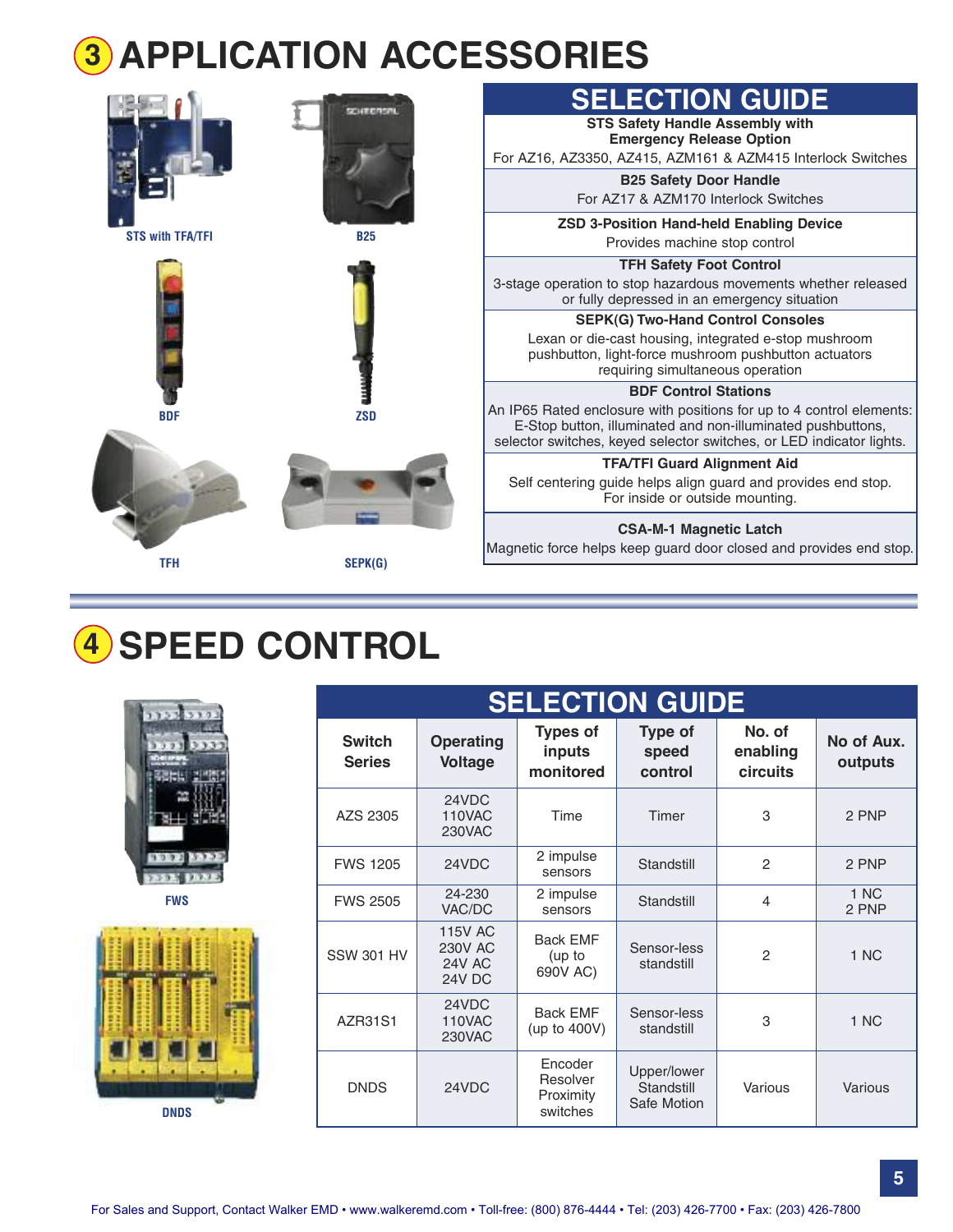# **EMERGENCY CABLE-PULL SWITCHES 5**



| <b>Ready to fit wire kits</b> | <b>S900</b> |
|-------------------------------|-------------|
|                               |             |

|     | <b>SELECTION GUIDE</b>         |                                                 |                                 |                                                            |         |
|-----|--------------------------------|-------------------------------------------------|---------------------------------|------------------------------------------------------------|---------|
|     | <b>Switch</b><br><b>Series</b> | <b>Housing</b><br><b>Material</b>               | Max.<br>Span                    | <b>Contact</b><br><b>Configurations</b>                    | Ir<br>E |
| 0   | ZQ700                          | Glass-fiber<br>reinforced<br>thermo-<br>plastic | 32.5 feet                       | 1 NO & 1 NC<br>2 NC                                        |         |
|     | ZQ900                          | Die-cast<br>zinc                                | 165 feet                        | 1 NO & 1 NC<br>2 NC<br>2 NO & 2 NC<br>1 NO & 3 NC<br>4 NC  | Α       |
|     | T3Z 068                        | Die-cast<br>iron                                | 165 feet<br>(Each<br>Direction) | 1 NO & 1 NC<br>2 NO & 2 NC<br>3 NO & 3 NC                  |         |
| 900 | <b>EX-ZQ900</b>                | Die-cast<br>Zinc                                | 165 feet                        | 1 NO & 1 NC<br>2 NC<br>2 NO & 2 NC<br>1 NO & 3 NC<br>4 NC  |         |
|     |                                |                                                 |                                 | Cable and Accessories available, including S900 Tensioner. |         |

# **NON-CONTACT SAFETY SENSORS 6**

| sinn<br><b>BNS 16</b> | والمنسد<br><b>BNS 260</b>                                                                                              |
|-----------------------|------------------------------------------------------------------------------------------------------------------------|
| c<br><b>PER 345 1</b> |                                                                                                                        |
| <b>BNS 36</b>         | <b>BNS 303</b><br><b>ALTERNATIVE</b><br><b>EGRO</b><br><b>Hannon</b><br>Rel ord 100<br><b>ACTIVES: For the HAT STA</b> |

**BNS-B20 BNS40S**

### **SELECTION GUIDE**

 $2 NC$  No

**Integral E-Stop**

Available

No

No

| <b>Switch</b><br><b>Series</b>      | Approximate<br><b>Envelope</b><br><b>Dimensions</b> | <b>Operating</b><br><b>Voltage</b> | <b>Contact</b><br><b>Configurations</b> |
|-------------------------------------|-----------------------------------------------------|------------------------------------|-----------------------------------------|
| <b>BNS260</b>                       | $1.0'' \times 1.4'' \times 0.5''$                   | 24 VDC                             | 1 NO & 1 NC, 2 NC<br>1 NO & 2 NC, 3 NC  |
| BNS36                               | $3.5" \times 1.0" \times 0.5"$                      | 24 VDC                             | 1 NO & 1 NC, 2 NC<br>1 NO & 2 NC, 3 NC  |
| <b>BNS303</b>                       | 1.18" Dia x 1.74"                                   | 100 VAC/DC                         | 1 NO & 1 NC<br>1 NO & 2 NC              |
| <b>BNS30 &amp;</b><br><b>BNS300</b> | 1.18" Dia x 3.07"                                   | 24VDC                              | 1 NC                                    |
| <b>BNS333</b>                       | $4.5" \times 1.7" \times 1.7"$                      | 24VDC                              | 1 NC                                    |
| <b>BNS16</b>                        | $1.25" \times 2" \times 3"$                         | 100 VAC/DC                         | 1 NO & 2 NC                             |
| <b>BNS40S</b>                       | $0.5" \times 1.0" \times 3.5"$                      | 24 VAC/DC                          | 1 NO & 2 NC                             |
| <b>BNS-B20</b>                      | N/A                                                 | 24 VDC                             | 1 NO & I NC                             |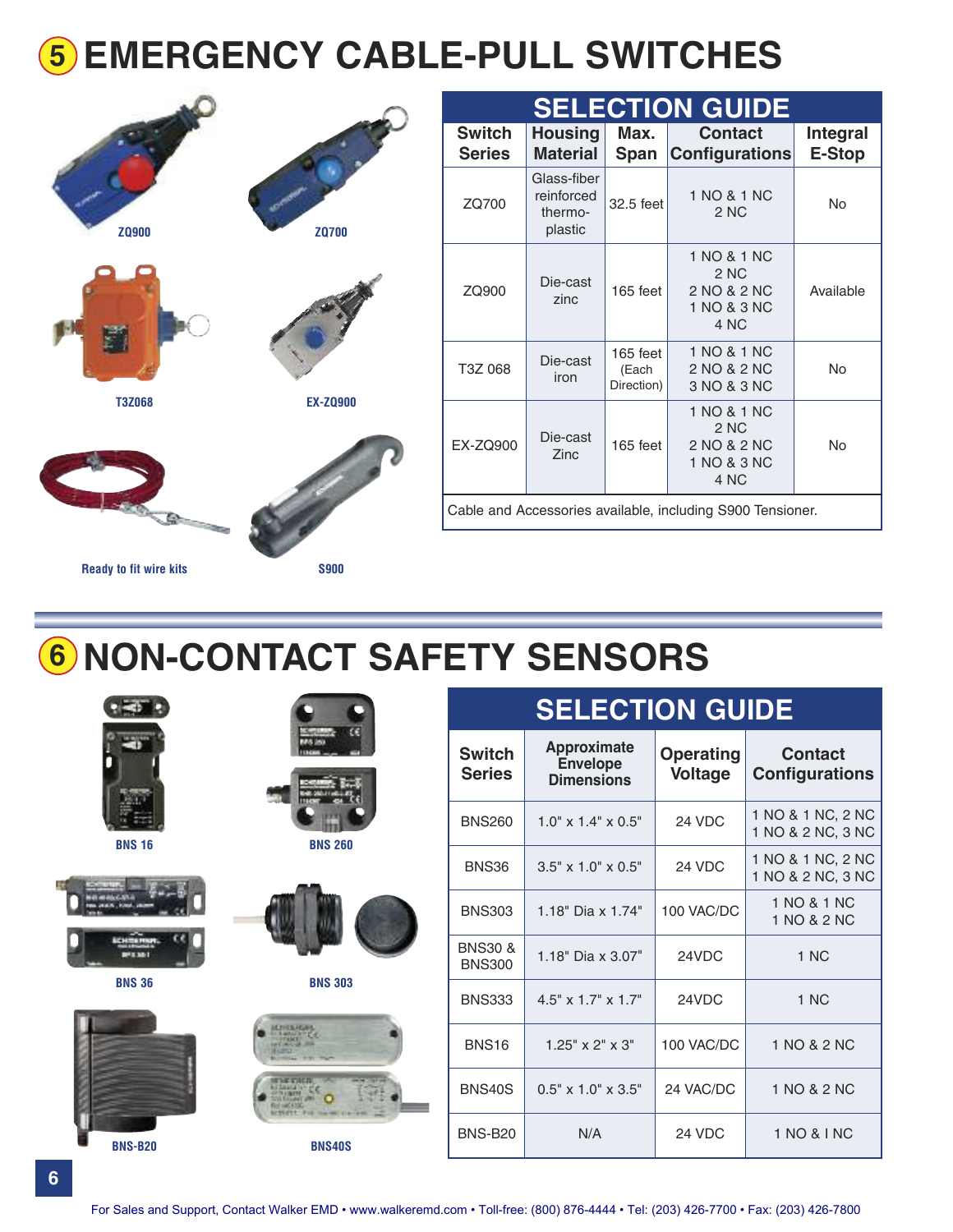## **7 PULSE-ECHO & RFID TECHNOLOGY ...NON-CONTACT SAFETY SENSORS**



**CSS 34**

**Gateway**



| . .<br>чиш                     |                                                               |                             |                                                   |  |  |
|--------------------------------|---------------------------------------------------------------|-----------------------------|---------------------------------------------------|--|--|
| <b>Switch</b><br><b>Series</b> | <b>Type</b>                                                   | <b>Envelope</b>             | <b>Output</b><br><b>Dimensions Configurations</b> |  |  |
| <b>CSS 180</b>                 | Cylindrical<br>Safety<br>Sensor                               | $0.7"$ Dia. $\times 3.6"$   | 2 PNP Safety<br>1 Diagnostic                      |  |  |
| <b>CSS 30S</b>                 | <b>Stainless Steel</b><br><b>Cylindrical Safety</b><br>Sensor | 1.18"Dia. $\times$ 3.5"     | 2 PNP Safety<br>1 Diagnostic                      |  |  |
| <b>CSS 34</b>                  | Rectangular<br>Safety<br>Sensor                               | $1" \times 4" \times 1"$    | 2 PNP Safety<br>1 Diagnostic                      |  |  |
| <b>CSS 16</b>                  | Safety Sensor in<br>AZ16 Housing                              | $1.25" \times 2" \times 3"$ | 2 PNP Safety<br>1 Diagnostic                      |  |  |
| <b>RSS36</b>                   | Rectangular RFID<br>Sensor                                    | $1"$ x $1"$ x 4.2"          | 2 PNP Safety<br>1 Diagnostic                      |  |  |
|                                | SD Gateways for Field Bus                                     |                             | Serial Diagnostic Converters                      |  |  |

**SELECTION GUIDE**

## **...ELECTRONIC SAFETY SWITCHES WITH OR WITHOUT LOCKING**



**AZ 200**





**RSS36**

**AZM200**



**SELECTION GUIDE Switch Series Type Envelope Dimensions Configurations Output** AZ 200 | Interlock | 1.57" x 1.96" x 8.66" 2 PNP Safety 1 or 3 Diagnostic AZM 200 Solenoid Interlock 1.57" x 1.96" x 8.66" 2 PNP Safety 1 Diagnostic MZM 100 Magnetic-Latching Interlock  $1.75" \times 7.25" \times$ 1.75" 2 PNP Safety 1 Diagnostic MZM 120 **IP69K** Magnetic-Latching Interlock  $1.75" \times 7.25" \times$ 1.75" 2 PNP Safety 1 Diagnostic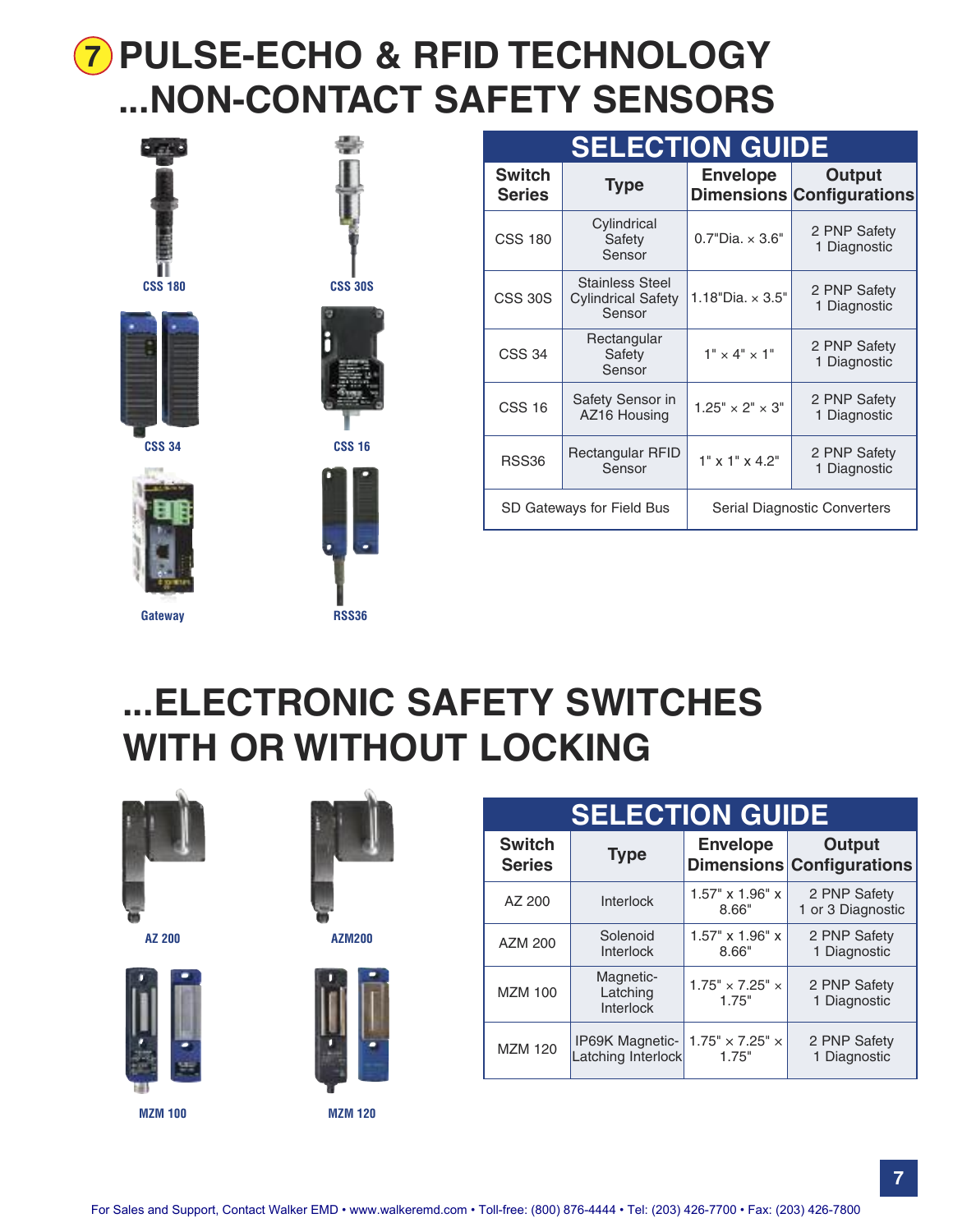# **8 HINGED SAFETY INTERLOCK SWITCHES**







**T.235 TESZ**





| <b>SELECTION GUIDE</b>         |                                             |                                                              |                                         |  |  |  |  |
|--------------------------------|---------------------------------------------|--------------------------------------------------------------|-----------------------------------------|--|--|--|--|
| <b>Switch</b><br><b>Series</b> | <b>Housing</b><br><b>Material</b>           | Angular<br><b>Displacement for</b><br><b>Contact Opening</b> | <b>Contact</b><br><b>Configurations</b> |  |  |  |  |
| <b>TESF</b>                    | Die-cast zinc                               | 3° Fixed or<br>Adjustable                                    | 1 NO & 2 NC<br>2 NO & 2 NC              |  |  |  |  |
| <b>TESZ</b>                    | Glass-fiber,<br>reinforced<br>thermoplastic | $4.5^\circ$                                                  | 1 NO & 2 NC<br>3 NC                     |  |  |  |  |
| <b>TVS335</b>                  | Die-cast<br>aluminum,<br>enamel finish      | $2^{\circ}$                                                  | 1 NO & 1 NC<br>2 NC                     |  |  |  |  |
| <b>T.C 235</b>                 | Die-cast zinc,<br>enamel finish             | $4.5^\circ$                                                  | 1 NO & 1 NC<br>2 NC<br>1 NC             |  |  |  |  |
| T.C 236                        | Glass-fiber,<br>reinforced<br>thermoplastic | $4.5^\circ$                                                  | 1 NO & 1 NC<br>2 NC<br>1 NC             |  |  |  |  |

# **9 SAFETY-RATED LIMIT SWITCHES**



\*Heavy-duty limit switches available. Please consult factory.

| <b>SELECTION GUIDE</b>  |                                            |                                     |                                          |                                                    |  |  |  |
|-------------------------|--------------------------------------------|-------------------------------------|------------------------------------------|----------------------------------------------------|--|--|--|
| Switch<br><b>Series</b> | <b>Housing</b><br><b>Material</b>          | <b>Housing</b><br><b>Dimensions</b> | <b>Degree</b><br>Οf<br><b>Protection</b> | <b>Contact</b><br>Config-<br>urations              |  |  |  |
| Z/T235                  | Die-cast<br>zinc                           | $1.25" \times 1.25" \times$<br>2.5" | <b>IP67</b>                              | 1 NO & 1 NC<br>2 NO<br>2 NC                        |  |  |  |
| Z/T236                  | Glass-fibre<br>reinforced<br>thermoplastic | $1.25" \times 1.25" \times$<br>2.5" | <b>IP67</b>                              | 1 NO & 1 NC<br>2 NO<br>2 <sub>NC</sub>             |  |  |  |
| Z/T335                  | Die-cast<br>aluminum                       | $1.5" \times 1.25" \times$<br>3"    | <b>IP67</b>                              | 1 NO & 1 NC<br>2 NO<br>2 NC                        |  |  |  |
| Z/T336                  | Glass-fibre<br>reinforced<br>thermoplastic | $1.5" \times 1.5" \times$<br>3"     | <b>IP67</b>                              | 1 NO & 1 NC<br>2 NO<br>2 NC                        |  |  |  |
| Z332                    | Die-cast<br>aluminum                       | $1.5" \times 1.5" \times$<br>3"     | <b>IP65</b>                              | 1 NO & 1 NC<br>(snap-action<br>only)               |  |  |  |
| <b>ZSM476</b>           | Glass-fibre<br>reinforced<br>thermoplastic | $1.4"$ x $1.2"$ x $4"$              | <b>IP67</b>                              | 1 NC<br>1 NO<br>1 NO & 1 NC<br>3 NC<br>1 NO & 2 NC |  |  |  |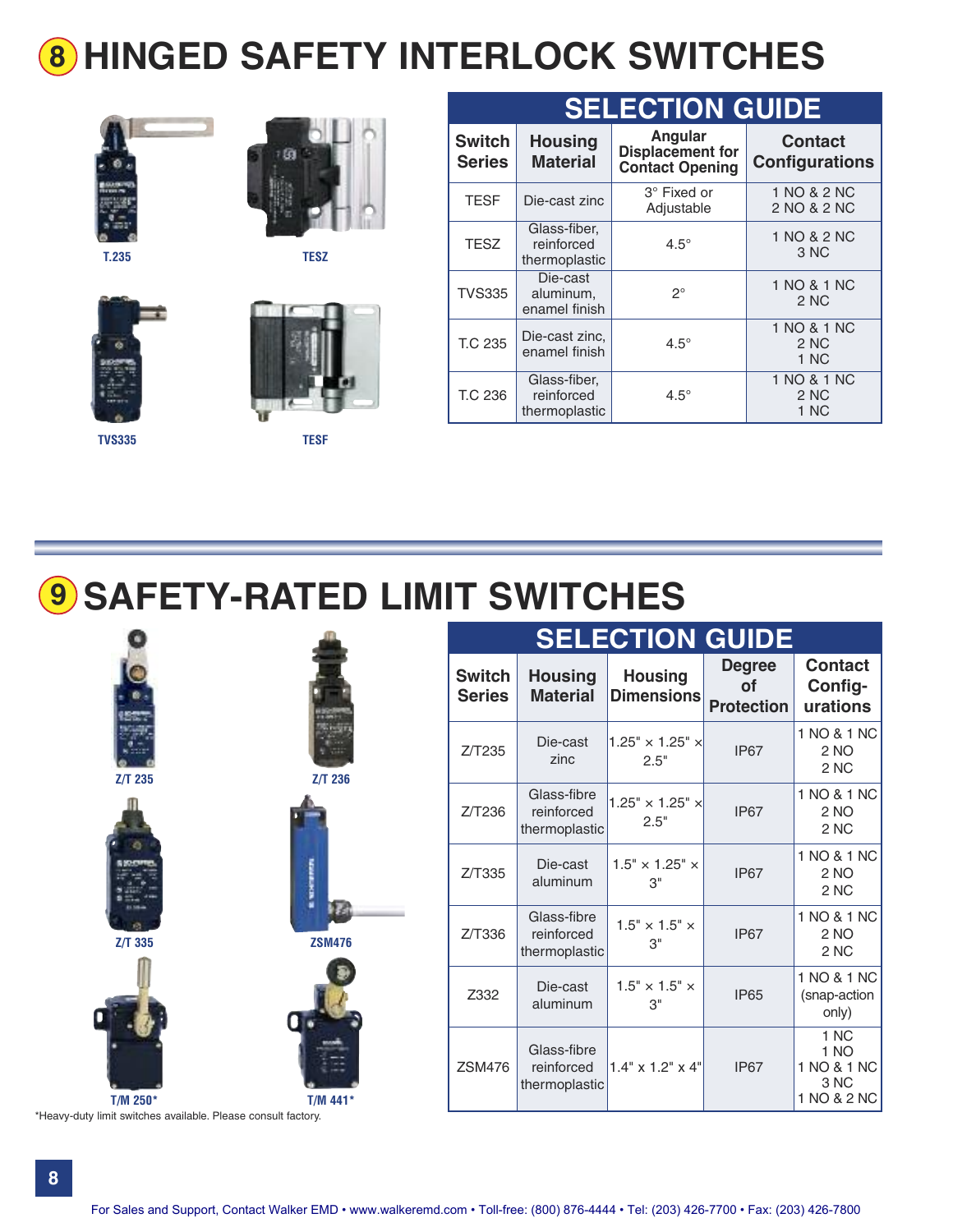

SCHMERSAL offers a diverse family of AS-Interface Safety at Work (SaW) enabled safety components. Emergency-stop command devices, safety switches, solenoid interlocks or safety light curtains are simply connected to the yellow AS-Interface (ASi) cable. A safety monitor is added for the evaluation of the safety system. ASi wiring systems are one of the most flexible networks available, replacing more complex systems and drastically simplifying wiring and diagnostics, while reducing cost and installation time.

ASi Saw system features:

- Up to 31 standard and safety slaves
- No safety PLC necessary
- Maximum response time of 40ms
- Safety-relevant signals can be integrated into plant diagnostics
- Certified up to Control Category 4 according to EN954-1
- Certified up to PLe to EN ISO 13849-1
- Certified up to SIL 3 to IEC 61508



### **11 FAIL-TO-SAFE SAFETY EDGES**



SCHMERSAL's rugged high-tear resistant rubber safety edges are available as sub-components or produced to user specifications. With a choice of aluminum mounting rails, they offer easy installation wherever crushing or shearing points must be safeguarded.

### **12 SAFETY PRESSURE MATS**



**SMS 5**

SCHMERSAL offers a broad family of standard and custom-made industrialgrade safety pressure mats. Available in 6 standard sizes ranging from 250mm x 500mm to 1000mm x 1500mm and an infinite choice of custom shapes

SMS 4 system available with a choice of 2 different edge finishing profiles.

SMS 5 system manufactured with an integrated trim, eliminating the need for a trim kit package.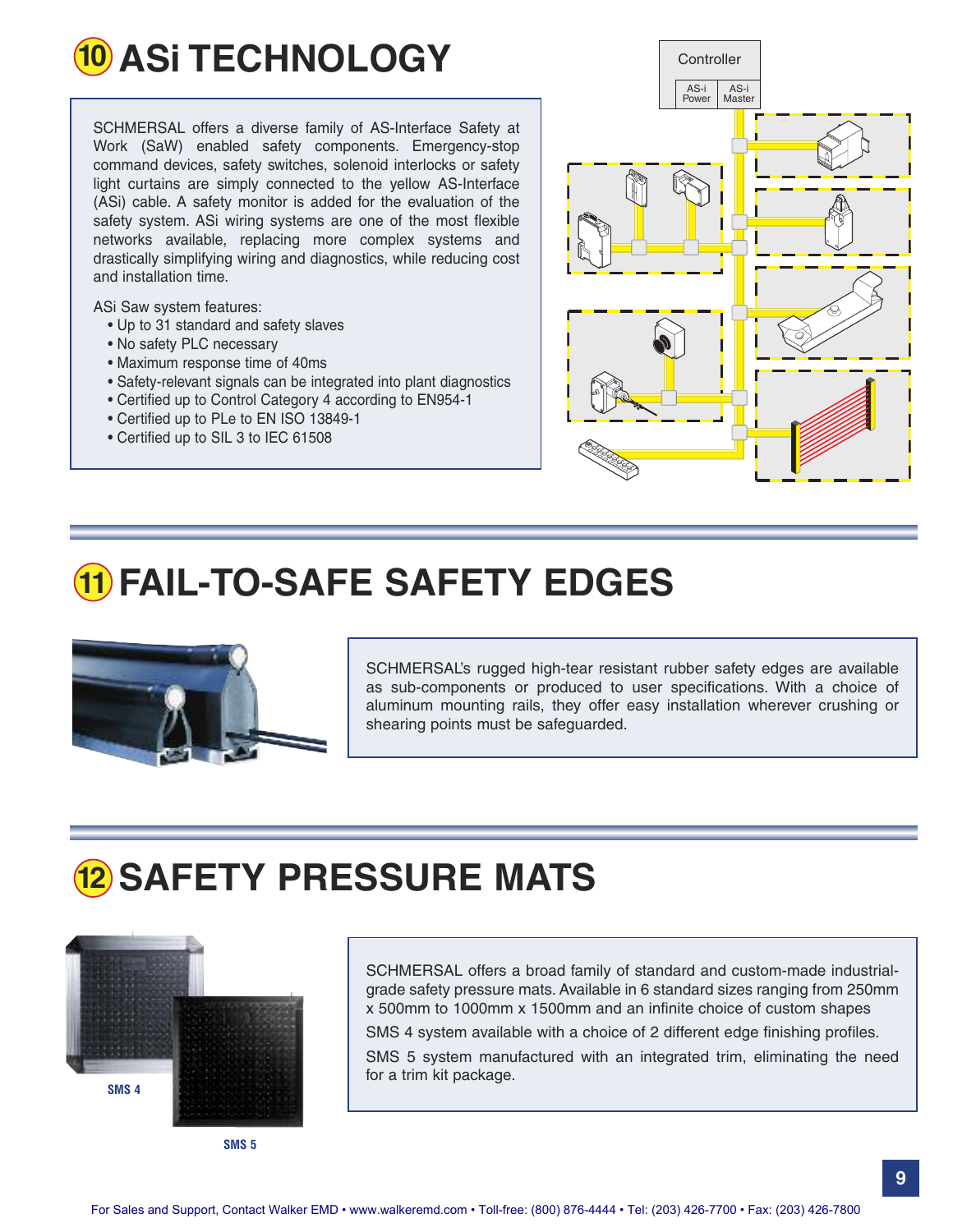# **13 OPTO-ELECTRONIC SAFETY DEVICES**



SCHMERSAL offers a family of fully CE-compliant "Category 4" Safety Light Curtains. Units are available with 14mm, 30 and 50mm resolution for protection fields of 170mm to 1770mm. Each features an integral safety controller with dual 500mA PNP safety outputs and built-in blanking function as standard features. Units are UL & CSA certified, and IP67 rated. Models are available that provide IP69K protection — making them able to withstand high-temperature and high-pressure washdowns. Additional models are available with an integrated muting function, allowing process materials to pass through the curtain out of the hazardous area while still preventing workers from entering.

In addition SCHMERSAL offers their Series SLB Category 2 and Category 4 single light beams for perimeter guarding. Category 2 units feature a 4m sensing range. Category 4 units feature a 15m sensing range. Each is available with a compatible safety controller and plug-in cables for easy installation.

## **14 PROTECT** – PSC The Protect PSC is a modular, programmable safety

![](_page_9_Picture_5.jpeg)

module

operating conditions

![](_page_9_Picture_8.jpeg)

control system designed to accept emergency-stop command devices, safety switches and opto-electronic protective devices. The modular design gives the user the ability to select individual input and output modules to configure a system to meet their individual requirements, with future expansion possible.

Unique to the PSC is the ability to build a complex safety system without programming. This is accomplished using the Mode 1 operating mode, a "hard-wired" version where the system functions result from the arrangement or order of the individual modules at the master/sub-master module. The different system modules provide the user with a fixed number of inputs and outputs. Mode 3 is the free programmable operating mode, where different inputs and outputs of the entire system can be assigned by means of an IEC 61 131-compliant programming language. The smallest system includes 8 inputs and 6 outputs, with over 250 inputs/outputs available when the system is fully extended. The Protect PSC is suitable for Control Category 4 to EN 954-1, PLe to EN13 849-1 or SIL 3 to IEC 61 508.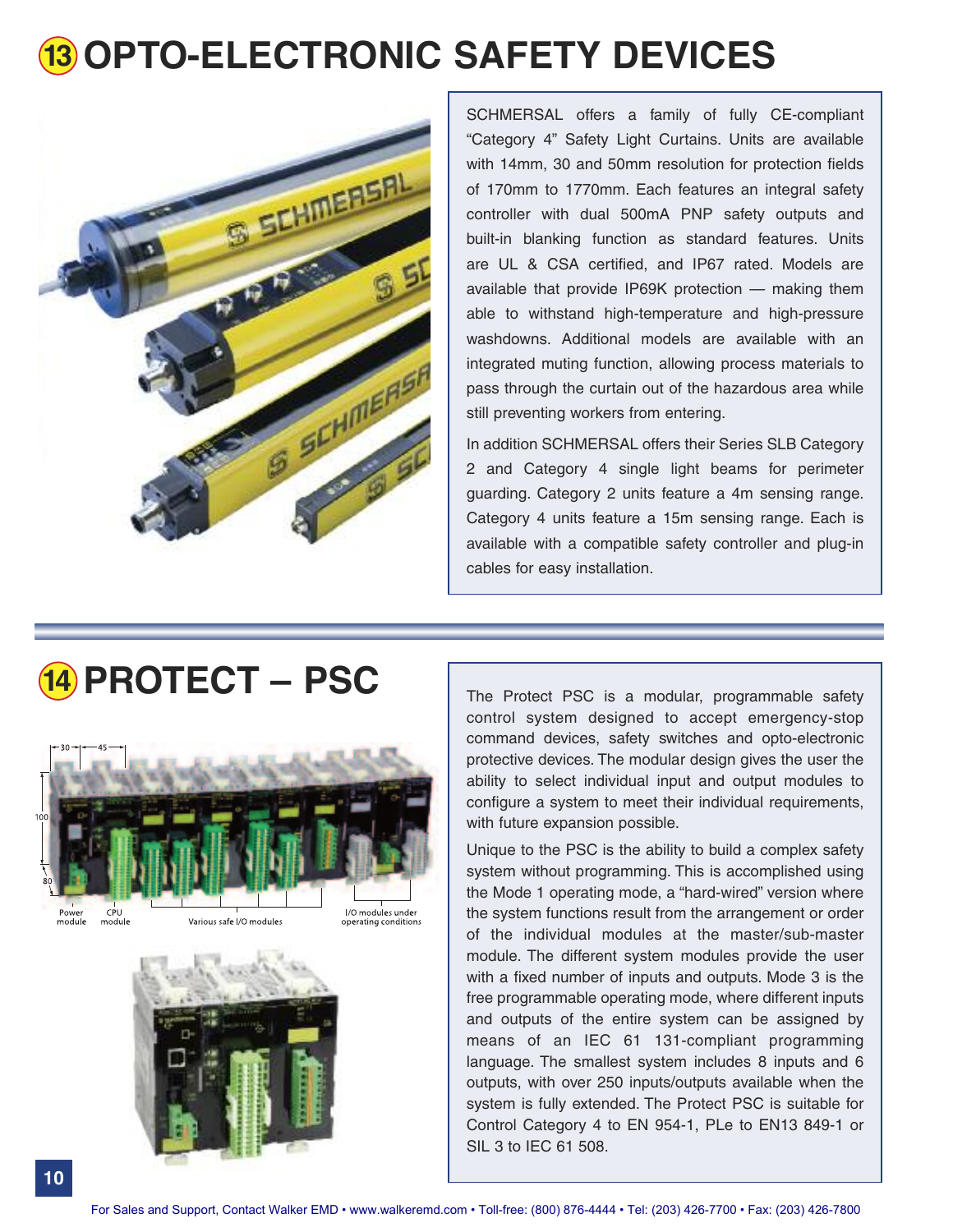# **15** SAFETY CONTROLLERS  $\mathsf{P}\mathsf{r}$ @tect. SERIES

#### **For monitoring & control of machine guarding safety systems using:**

- **Safety Interlock Switches**
- **Safety Limit Switches**
- .Safety Light Curtains
- .E-Stop Pushbuttons
- . Cable-Pull Switches
- . Two-Hand Controls

![](_page_10_Picture_8.jpeg)

| <b>SELECTION GUIDE</b>              |                              |                                                      |                                                    |                                           |                                              |                             |                                      |                                      |
|-------------------------------------|------------------------------|------------------------------------------------------|----------------------------------------------------|-------------------------------------------|----------------------------------------------|-----------------------------|--------------------------------------|--------------------------------------|
| <b>Model</b>                        | Operating<br>Voltage $(U_R)$ | <b>Types of</b><br><b>Inputs</b><br><b>Monitored</b> | No. of Input<br><b>Devices</b><br><b>Monitored</b> | No. of<br><b>Safety</b><br><b>Outputs</b> | No. of<br><b>Auxiliarv</b><br><b>Outputs</b> | Feedback<br>Moni-<br>torina | Type of<br>Reset                     | Cross-<br>short<br><b>Monitoring</b> |
| <b>SRB 201 ZH</b>                   | 24V DC                       | Two-hand control<br>(dry contacts)                   | $\overline{2}$                                     | $\overline{2}$                            | 1 N.C.                                       | Yes                         | Automatic                            | Yes                                  |
| <b>SRB 301 HC/R</b>                 | 24V AC/DC or<br>48-230V AC   | Two-hand control<br><b>Safety Mats</b>               | $\overline{2}$                                     | 3                                         | 1 N.C.                                       | Yes                         | Monitored-<br>manual                 | Yes                                  |
| SRB 301 HC/T                        | 24V AC/DC or<br>48-230V AC   | <b>Safety Mats</b>                                   | $\mathbf{1}$                                       | 3                                         | 1 N.C.                                       | Yes                         | Monitored-<br>manual<br>or Automatic | <b>Yes</b>                           |
| SRB 202 MSL                         | 24V DC                       | Muting module                                        | $\overline{2}$                                     | $\overline{2}$                            | $\overline{2}$                               | Yes                         | Automatic                            | Yes                                  |
| SRB 206 ST*                         | 24V AC/DC or<br>48-230V AC   | Dry contacts                                         | 6                                                  | $\overline{2}$                            | 6 PNP                                        | <b>Yes</b>                  | Monitored-<br>manual<br>or Automatic | <b>No</b>                            |
| SRB 206 SO*                         | 24V AC/DC or<br>48-230V AC   | Dry contacts                                         | 6                                                  | $\overline{2}$                            | 6 PNP                                        | Yes                         | Monitored-<br>manual<br>or Automatic | Yes                                  |
| <b>SRB 211 AN</b>                   | 24V AC/DC                    | Dry contacts                                         | $\mathbf{1}$                                       | $2$ (stop 0)<br>$1$ (stop $1$ )           | 1 PNP                                        | Yes                         | Monitored-<br>manual<br>or Automatic | <b>Yes</b><br>(selectable)           |
| <b>SRB 211 ST</b>                   | 24V AC/DC                    | Dry contacts or<br>PNP-type outputs                  | $\mathbf{1}$                                       | $2$ (stop 0)<br>$1$ (stop $1$ )           | 1 PNP                                        | Yes                         | Monitored-<br>manual<br>or Automatic | Yes<br>(selectable)                  |
| SRB 301 LC or<br><b>SRB 301 LCI</b> | 24V AC/DC                    | Dry contacts                                         | $\mathbf{1}$                                       | 3                                         | 1 N.C.                                       | Yes                         | Manual or<br>Automatic               | Yes<br>(selectable)                  |
| SRB 301 LCB                         | 24V AC/DC                    | Dry contacts or<br>PNP-type outputs                  | $\mathbf{1}$                                       | 3                                         | 1 N.C.                                       | Yes                         | Manual or<br>Automatic               | <b>No</b>                            |
| <b>SRB 301 MC</b>                   | 24V AC/DC                    | Dry contacts or<br>PNP-type outputs                  | $\mathbf{1}$                                       | 3                                         | 1 N.C.                                       | Yes                         | Manual or<br>Automatic               | Yes                                  |
| <b>SRB 301 MA</b>                   | 24V AC/DC                    | Dry contacts or<br>PNP-type outputs                  | $\mathbf{1}$                                       | 3                                         | 1 N.C.                                       | Yes                         | Monitored-<br>manual                 | Yes<br>(selectable)                  |
| <b>SRB 301 ST</b>                   | 24V AC/DC                    | Dry contacts or<br>PNP-type outputs                  | $\mathbf{1}$                                       | 3                                         | 1 N.C.                                       | Yes                         | Monitored-<br>manual<br>or Automatic | Yes<br>(selectable)                  |
| <b>SRB 301 ST-</b><br>230V          | 48V-230V AC                  | Dry contacts                                         | $\mathbf{1}$                                       | 3                                         | 1 N.C.                                       | Yes                         | Monitored-<br>manual<br>or Automatic | No                                   |
| <b>SRB 301 SQ-</b><br>230V          | 48V-230V AC                  | Dry contacts                                         | $\mathbf{1}$                                       | 3                                         | 1 N.C.                                       | Yes                         | Monitored-<br>manual<br>or Automatic | Yes                                  |
| SRB 324ST                           | 24V AC/DC                    | Dry contacts or<br>PNP-type outputs                  | $\mathbf{1}$                                       | $3$ (stop $0$ )<br>$2$ (stop 1)           | 1 N.C. plus<br>3 PNP                         | Yes                         | Monitored-<br>manual<br>or Automatic | Yes                                  |
| <b>SRB 401 LC</b>                   | 24V AC/DC                    | Dry contacts                                         | $\mathbf{1}$                                       | $\overline{4}$                            | 1 N.C.                                       | Yes                         | Manual or<br>Automatic               | Yes                                  |
| <b>SRB 504 ST</b>                   | 24V AC/DC                    | Dry contacts or<br>PNP-type outputs                  | $\mathbf{1}$                                       | 5                                         | 1 N.C. plus<br>3 PNP                         | Yes                         | Monitored-<br>manual<br>or Automatic | Yes                                  |

| Model                                   | Operating<br>Voltage $(U_R)$ | <b>Types of Inputs</b><br><b>Monitored</b> | No. of Input<br><b>Devices</b><br><b>Monitored</b> | No. of Safety<br><b>Outputs</b> | No. of Auxiliary<br>Outputs | Feedback<br><b>Monitoring</b> | <b>Type of Reset</b>  | Cross-short<br><b>Monitoring</b> |  |
|-----------------------------------------|------------------------------|--------------------------------------------|----------------------------------------------------|---------------------------------|-----------------------------|-------------------------------|-----------------------|----------------------------------|--|
| DIFFERENTIATED-INPUT SAFETY CONTROLLERS |                              |                                            |                                                    |                                 |                             |                               |                       |                                  |  |
| <b>SRB 202 C</b>                        | 24V DC                       | Dry Contacts                               | $\overline{2}$                                     | 2                               | 2 N.C.                      | Yes                           | Depends upon<br>model | Depends upon<br>model            |  |
| <b>SRB 400 C</b>                        | 24V DC                       | Dry Contacts                               | $\overline{2}$                                     | $\overline{4}$                  | None                        | Yes                           | Depends upon<br>model | Depends upon<br>model            |  |
| <b>SAFETY OUTPUT EXPANSION MODULE</b>   |                              |                                            |                                                    |                                 |                             |                               |                       |                                  |  |
| <b>SRB 402 EM</b>                       | 24V AC/DC                    | N/A                                        | N/A                                                | $\overline{4}$                  | 2 N.C.                      | Yes                           | Automatic             | N/A                              |  |
| <b>SRB 401 EM</b>                       | 115V AC                      | N/A                                        | N/A                                                | $\overline{4}$                  | 1 N.C.                      | Yes                           | Automatic             | N/A                              |  |
| <b>INPUT EXPANSION MODULE</b>           |                              |                                            |                                                    |                                 |                             |                               |                       |                                  |  |
| Protect-IE                              | 24V DC                       | Dry contacts                               | 4                                                  | N/A                             | 4 PNP                       | N/A                           | N/A                   | Yes                              |  |
| Protect-PE                              | 24V DC                       | Dry/PNP contacts                           | $\overline{4}$                                     | N/A                             | 4 PNP                       | N/A                           | N/A                   | Yes                              |  |